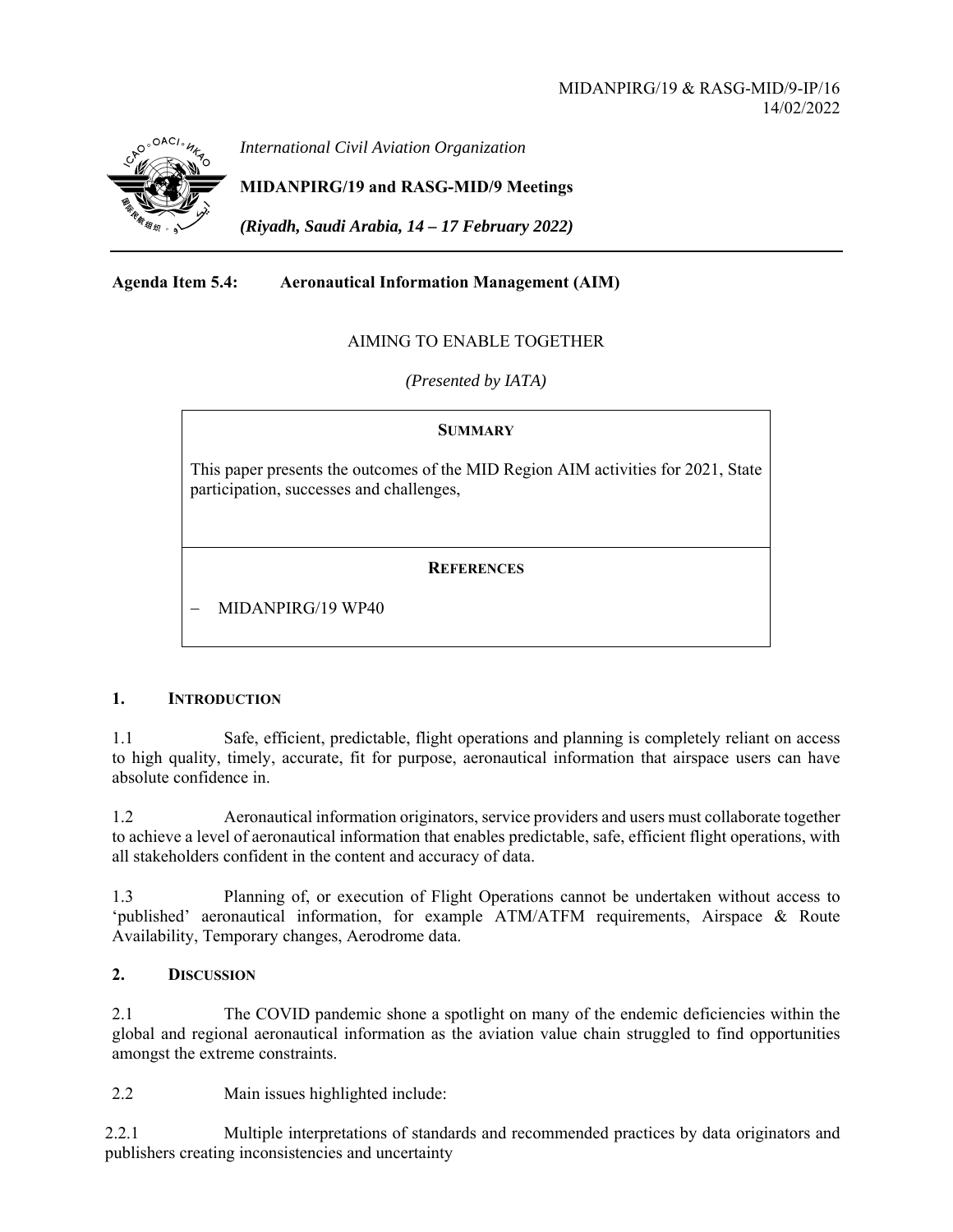- 2 -

2.2.2 Uncoordinated publication of non-standard critical aeronautical information such, as COVID constraints and requirements, that needed to be urgently communicated and updated

2.2.3 Publication of data that cannot be ingested by flight planning and navigation databases because of misalignment between originator and publisher and a lack of understanding of end user system capabilities and requirements

2.2.4 Inadequate, contradictory, non-compliant published aeronautical information which often resulted in conflicting data

2.2.5 Aeronautical information published in the incorrect publication making it difficult to find and thus often missed.

2.2.6 Late or unpublished crucial aeronautical information creating uncertainty and hindering operations and effective operational planning

2.2.7 NOTAM published with immediate effect, rather than published with an effective date, which could not be accommodated by Airspace users / Data houses

2.2.8 Published aeronautical information that is unintentionally unfit for purpose

2.3 It became clear to address these deficiencies it would certainly take open, honest communication and the collaborative effort of all the role players in the aeronautical information data chain

2.4 To this end an alliance with the ICAO MID regional office was created and a multi stakeholder collaborative group, the MID AIM Forum was created. Initially established under the Recovery Planning Task Force, later to be endorsed by the AIM SG.

2.5 The MID AIM Forum has brought together 3 regional and 1 international air carrier to represent the industry, along with 2 data houses and more than 80% of the IATA MENA regions AIM service providers and regulators, and 100% of the ICAO MID Region.



Fig 1 MID States Participating in the MID AIM Forum